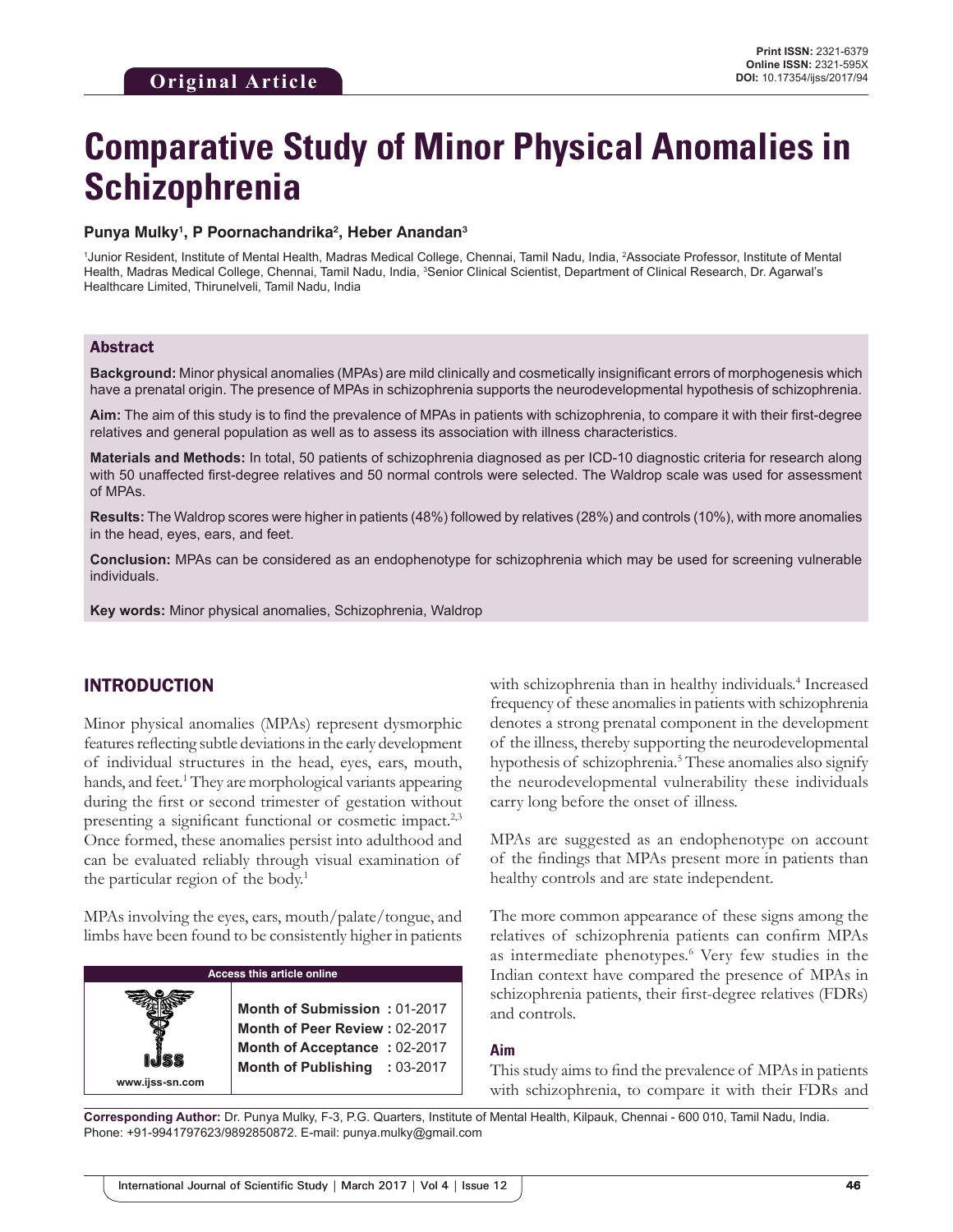general population as well as to assess its association with illness characteristics.

## MATERIALS AND METHODS

This cross-sectional descriptive study was conducted in Institute of Mental Health, Madras Medical College. A total of 50 patients who met the ICD-10 criteria for schizophrenia were selected. 50 FDRs of the patients selected were included in the study, and 50 age and sex-matched controls were selected randomly from the community as the participants of this current study. Patients were included in the study after obtaining Institutional Ethics Committee approval and informed consent from the patient's attender.

The participants in the schizophrenia group (Group 1) were in the age group 18-45 years. Patients with a history of substance use disorders, mood disorders, head injury, neurological disorders such as seizures and tics, those with IQ <90 and those belonging to the Mongoloid race were excluded from the study. Furthermore, patients with severe cognitive impairment and those uncooperative due to severe psychosis were excluded from the study.

Group2 comprised FDRs of the patients with schizophrenia, belonging to the age group 18-45 years and who had given written informed consent. Relatives with a history of any prior psychiatric or major medical illness were excluded from the study.

The participants in the control group were in age group of 18-45 years; given written informed consent. People with a history of any psychiatric or major medical illness were excluded from the study.

The diagnosis of schizophrenia is ascertained on detailed clinical examination using ICD-10 diagnostic criteria for research. Schedules clinical assessment neuropsychiatry was administered to all the participants of the study to include only patients with schizophrenia and to rule out other comorbid mental disorders.

Semi-structured pro forma was used to collect information regarding sociodemographic characteristics and other related clinical information. Positive and negative syndrome scale was employed for assessing the severity of psychopathology symptoms in schizophrenia. The Waldrop scale was used for assessing the MPAs of all the participants. General health questionnaire-12 was used to screen the FDRs and controls for psychiatric disorder.

## RESULTS

A total of 50 patients' data taken from three groups were analyzed. Mean ages of Group 1, 2 and 3 were 30.56+6.69 years, 31.18+7.70 years and 30.84+7.28 years respectively. No significant difference was found in the age distribution of the three groups. Other demographic profiles are provided in Table 1.

Among the patients, 74% were diagnosed as paranoid schizophrenia, 14% as disorganized, and 12% as undifferentiated schizophrenia. The prevalence of MPAs in schizophrenia patients was found to be around 48%, whereas it was 28% and 10% in the FDR and control group, respectively (Figure 1).

In schizophrenia patients with MPAs, 40% of patients had intercanthal distance greater than normal and 36% patients had fine electric hair (Table 2).

The comparison of the total Waldrop scores among the three groups showed a significant difference with the

**Table 1: Sociodemographic profile of the study**

| patients                       |                                        |                |                |
|--------------------------------|----------------------------------------|----------------|----------------|
| Demographic<br>characteristics | Group 1<br>(schizophrenia<br>patients) | Group 2 (FDRs) | <b>Control</b> |
| Age (mean±SD)                  | $30.56\pm 6.69$                        | 31.18±7.70     | 30.84±7.28     |
| Gender                         |                                        |                |                |
| Male                           | 24                                     | 26             | 25             |
| Female                         | 26                                     | 24             | 25             |
| Marital status                 |                                        |                |                |
| Married                        | 30                                     | 27             | 25             |
| Divorced                       | 7                                      | 3              | 6              |
| Unmarried                      | 13                                     | 20             | 19             |
| Employment                     |                                        |                |                |
| Employed                       | 33                                     | 42             | 44             |
| Unemployed                     | 17                                     | 8              | 6              |

SD: Standard deviation, FDRs: First‑degree relatives



**Figure 1: Prevalence of minor physical anomalies among the three groups**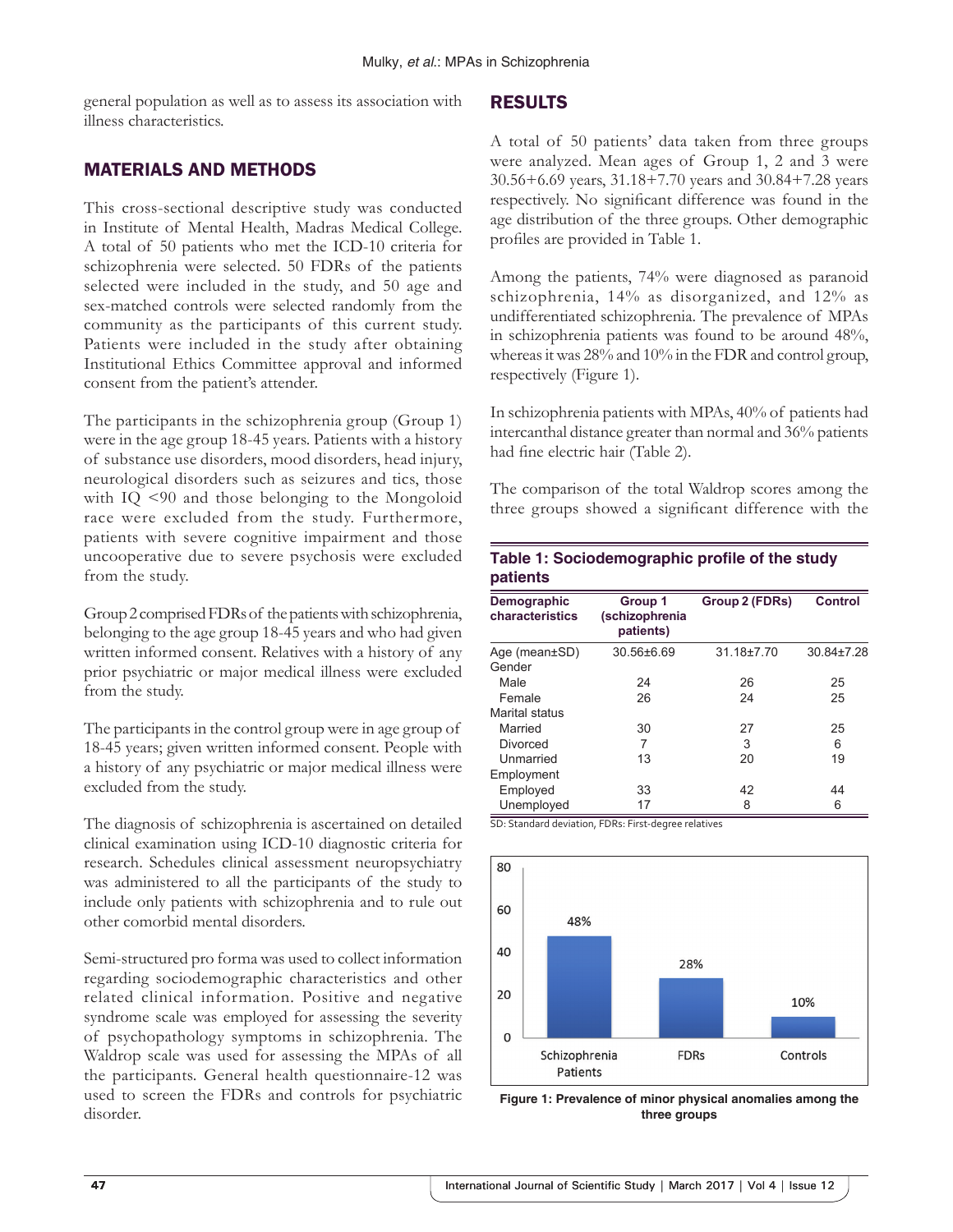scores for the patient group being significantly higher followed by the FDR group and then the control group. The individual scores showed significant differences for the head, eyes, ears, and feet among the three groups whereas no difference was found with regard to MPAs in the hands and mouth (Table 3).

The patient group was further divided into two groups- one comprising patients with MPAs and another without MPAs. The two groups were then compared with regard to their illness characteristics. There was no significant difference between the two groups except for the age of onset (Table 4).

# **DISCUSSION**

The prevalence of MPAs in the current study was found to be 48%, 28%, and 10% in patients, their FDRs, and

**Table 2: Prevalence of few individual anomalies in Group 1 (schizophrenia patients)**

| <b>Minor physical anomaly</b> | Prevalence (%) |
|-------------------------------|----------------|
| Intercanthal distance         | 40             |
| Fine electric hair            | 36             |
| Sandal gap                    | 32             |
| High-arched palate            | 28             |
| Clinodactyly                  | 20             |

### **Table 3: Comparison of individual set of MPAs among the three groups**

| <b>Waldrop</b><br><b>scores</b> |                                        | P value        |                 |          |
|---------------------------------|----------------------------------------|----------------|-----------------|----------|
|                                 | Group 1<br>(schizophrenia<br>patients) | Group 2 (FDRs) | Control         |          |
| Head                            | $1.19 + 1.2$                           | $0.46 + 0.83$  | $0.24 \pm 0.62$ | < 0.0001 |
| Eye                             | $1.54 + 1.7$                           | $0.66 \pm 1.2$ | $0.32 + 0.81$   | < 0.0001 |
| Fars                            | $0.7{\pm}0.6$                          | $0.5 \pm 0.38$ | $0.28 + 0.42$   | 0.312    |
| Mouth                           | $0.84 \pm 1.03$                        | $0.26 + 0.52$  | $0.08 + 0.27$   | < 0.0001 |
| Hands                           | $0.36{\pm}0.48$                        | $0.10+0.3$     | $0.04 \pm 0.06$ | 0.235    |
| Feet                            | $1.08 + 1.27$                          | $0.34\pm0.68$  | $0.22 \pm 0.58$ | < 0.0001 |
| Total                           | $6.2 \pm 7.12$                         | $2.22 + 4.01$  | $1.02 + 2.56$   | < 0.0001 |

MPAs: Minor physical anomalies, FDRs: First‑degree relatives, SD: Standard deviation. Significance level *P*<0.05

## **Table 4: Comparison of MPAs with illness characteristics**

| <b>Characteristics</b> | <b>Patients</b><br>with MPAs | <b>Patients</b><br>without MPAs | P value |
|------------------------|------------------------------|---------------------------------|---------|
| Age                    | 29.55±5.46                   | 31.36±7.52                      | 0.34    |
| Age of onset           | $20.27 \pm 3.36$             | 26.68±5.57                      | $0.03*$ |
| DOI (in months)        | 64.09±36.63                  | 55.82±41.03                     | 0.46    |
| DOT (in months)        | 30.0±15.26                   | 26.89±15.17                     | 0.47    |
| DUP (in months)        | 15.55±19.82                  | 14.79±18.58                     | 0.89    |

DOI: Duration of illness, DOT: Duration of treatment, DUP: Duration of untreated psychosis, MPAs: Minor physical anomalies, \*: Significance level *P*<0.05

controls, respectively. Prevalence as low as 15% to as high as 62.7-90% was found in literature.<sup>7-9</sup> A similar study done by Ismail *et al*. found higher rates in patients (60%) and their relatives (38%) while the prevalence in the control group was only around 5%.5 Comparing previous studies, the prevalence in this study can be considered to be slightly on the higher side.

The mean Waldrop score for the patient group was 6.2. Scores lower  $(0.74, 4.8)^{5,7}$  as well as higher  $(5.8, 6.8)^{10,11}$  than in the present study have been reported. Scores were found to be more frequent in participants with schizophrenia and their siblings as compared to healthy controls. Furthermore, siblings had significantly higher score than the healthy controls. These findings are in accordance with prior studies.12 Probably, it indicates a group of patients with schizophrenia who are having the genotype of MPAs interacting with favorable environmental variables and finally expressing as an endophenotype, which indicates the heterogenic nature of the illness.

The most common MPAs in patients were intercanthal distance (40%), fine electric hair (36%), sandal gap (32%), high-arched palate (30%), and clinodactyly (25%). Certain prior studies have shown similar findings.<sup>5,10</sup>

With regard to the illness characteristics, the age of onset was found to be of significance in patients with MPAs, with early age of onset having a greater association. There is a wide variation regarding this topic with some studies showing that early-onset schizophrenia had a greater association with MPAs<sup>11,12</sup> while other studies showing no significant association.<sup>7</sup>

The major limitation of our study was that only one FDR was included. Moreover, we used a cross-sectional study design with a smaller sample size. Results of the study should be interpreted with these limitations in the background.

# **CONCLUSION**

The prevalence of MPAs is significantly higher in schizophrenia patients followed by relatives and then controls. MPAs can be considered as one of the endophenotypes for schizophrenia. These anomalies can be a useful tool for screening individuals who are vulnerable for the future onset of schizophrenia.

## REFERENCES

1. Akabaliev VH, Sivkov ST, Mantarkov MJ, Ahmed-Popova FM. Biomarker profile of minor physical anomalies in schizophrenia patients. Folia Med (Plovdiv) 2011;53:45-51.